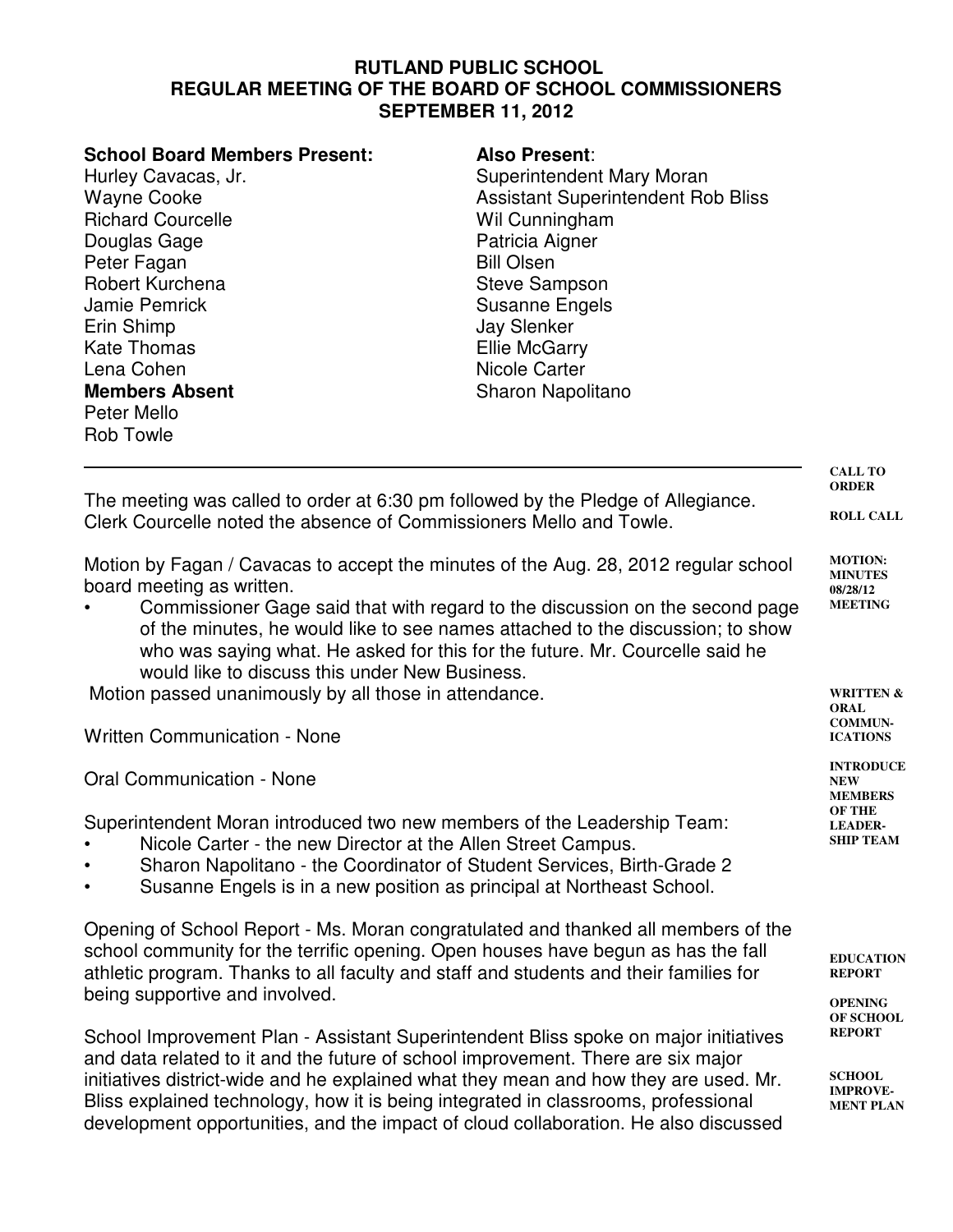initiatives such as Brain Based and Differentiated Instruction (DI) and Positive Behavioral Intervention System (PBIS), which is attributed for a 62% reduction in behavior referrals since the 2009-2010 school year. The district is making more Data Based Decisions based on progress monitoring and Aimsweb K-8 behavior and skills in literacy and math. Co-Teaching has had a positive impact with a 16% drop in the Special Education count between FY09 - FY11. Response to Intervention (RTI) is being used in every RCPS school. We are a Professional Learning Community (PLC) using the DuFour model. The big goal is to improve student learning. Mr. Bliss said every school is on the AYP list. We are provided with a "Coach Grant" from the State Department of Education which allows for extra support. We are also Green Mountain Star which is a continuous improvement tool based on 65 Vermont core indicators of school improvement. It is a two year improvement plan.

There were questions and discussion from Board members:

- Does Global Classroom give the ability for students and parents to go on-line and look at lesson plans or further instruction? Ms. Aigner said Global Classroom is a learning management system. Students are given course materials in a variety of formats, such as videos like Khan Academy or designed by teachers. Materials can be adjusted for students at different levels, if they are struggling or if they are excelling. Students can get data 24/7. They can even get quizzes late at night.
- Mr. Bliss described COWS, which are Computers on Wheels. Labs are rooms with computers. In the lower grades, classrooms each have one or two computers.
- How does the Green Mountain Star program work? Mr. Bliss said each school has a team comprised of a principal, a math leader, a literacy leader and a special educator Teams could have other people involved reflecting different strengths. The Global Team involves Ms. Moran, Mr. Bliss and principals. Ms. Moran said RHS is not using Green Mountain Star.
- Can parents can get on the website to help their students? Ms. Aigner said parents can get help through the Parent Portal (grades 7 - 12). Global Classroom is being implemented in those grades in some courses and possibly younger in the future. In grades 3 - 12, parents can go on-line and look at their children's work using Google Docs. Commissioner Fagan said he is glad to see all this and the 24 hour aspect to learning.
- Commissioner Gage said he stopped at one of the elementary schools this morning and was amazed to see how they are using technology. It has progressed a lot in the past few years.
- Ms. Aigner explained the Parent Portal is to be used for checking grades and in the near future, look at assessment results.

Ms. Moran said the technology staff is very spare comprised of the director, educator, network administrator, and two technicians. The teachers who teach technology also are full time teachers supporting this work. Even with the lean department, Ms. Aigner and her team have done a tremendous job. Ms. Moran distributed the Technology offerings this fall offered by the department.

Summer Professional Development Report - Mr. Bliss reviewed the summer offerings for faculty. There are graduate course levels offered in our region and those for school **SUMMER PROFES-SIONAL DEVELOP-MENT REPORT**

**SCHOOL IMPROVE-MENT PLAN, cont.**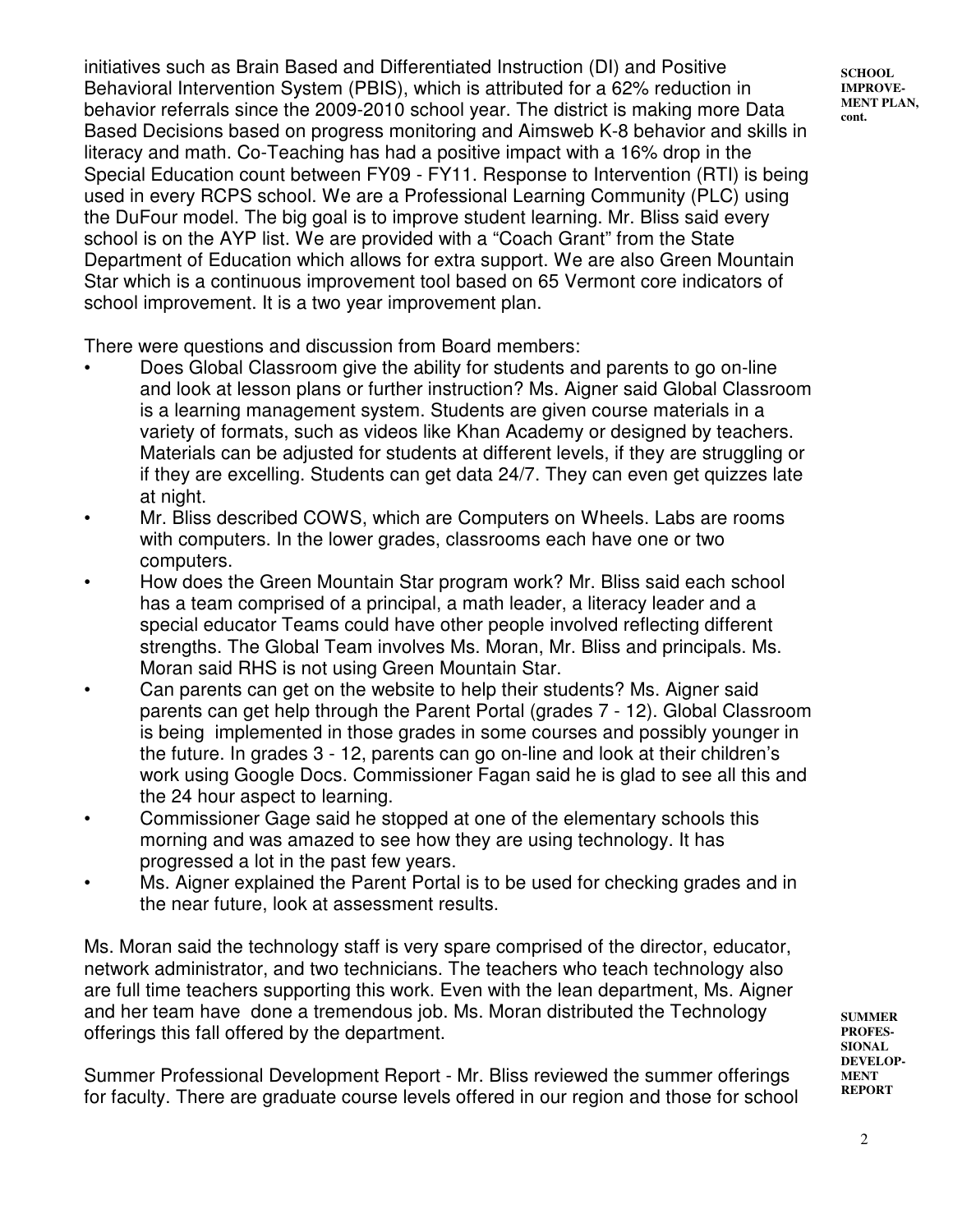improvement efforts. 35 faculty members took part in graduate level work. 176 faculty members took part in school improvement efforts. There were 23 faculty members who worked on the RHS School Improvement Grant (SIG) work. Mr. Bliss explained the SIG rubric for the proficiency scales. This is the third and last year of the SIG grant. Ms. Moran said this will be discussed in the future.

Motion by Thomas / Fagan to approve the Licensed and Non-licensed section of the Personnel Memorandum No. 469 dated Sept. 7, 2012 and Addendum dated Sept. 11, 2012, as recommended by the Superintendent of Schools.

The family / medical leave, appointments, and retirement / resignations were reviewed by Superintendent Moran. They are attached.

Motion passed by all those in attendance.

Hiring Update - Ms. Moran said there are a few paraeducator positions left to fill. The only professional position is the STEM Coordinator at Stafford Tech. This is a new position to help develop the STEM program to serve all high schools and collaborate with RHS.

Business Report - None

Announcements

- Northwest School held the first STAR assembly. September's themes are trustworthiness, respect and self-control. Thanks to Officer Perkins for leading this. Students went to the Fair last week and it was a great day.
- All schools are practicing evacuation procedures. School leaders will notify families.
- The Northeast School open house will occur on September 13.
- RIS started the new year with a student assembly and introduced the three RRRs.
- RMS welcomed families to open house on September 18. Sports began this week.
- RHS open house is Sept. 19 and the Allen Street open house is Sept. 20.
- Ms. Moran said at the last meeting, Mr. Courcelle asked about the discussion at the Alderboard meeting on the school district's Tax Anticipation Note (TAN). The Alderboard Finance Committee has approved our TAN and she attended the meeting to review the TAN process for the committee. She distributed and reviewed the notes from the meeting and the process. She was asked if the school district could borrow money from the city and she explained that it is not legal to do so. She said the Committee had new members and they previously did not have full information. Mr. Courcelle suggested to Mr. Fagan that perhaps legislation allowing school districts to borrow from their own municipality would be helpful. There was discussion about future tax anticipation note requests and Ms. Moran said she offered to annually explain this to the Alderboard committee.

Committee Reports - None

**SUMMER PROFES-SIONAL DEVELOP-MENT, cont.** 

**MOTION: PERSONNEL MEMO & ADDENDUM #469**

**HIRING UPDATE**

**BUSINESS REPORT**

**SUPERIN-PENDENT'S REPORT**

**ANNOUNCE-MENTS**

**COMM. REPORTS**